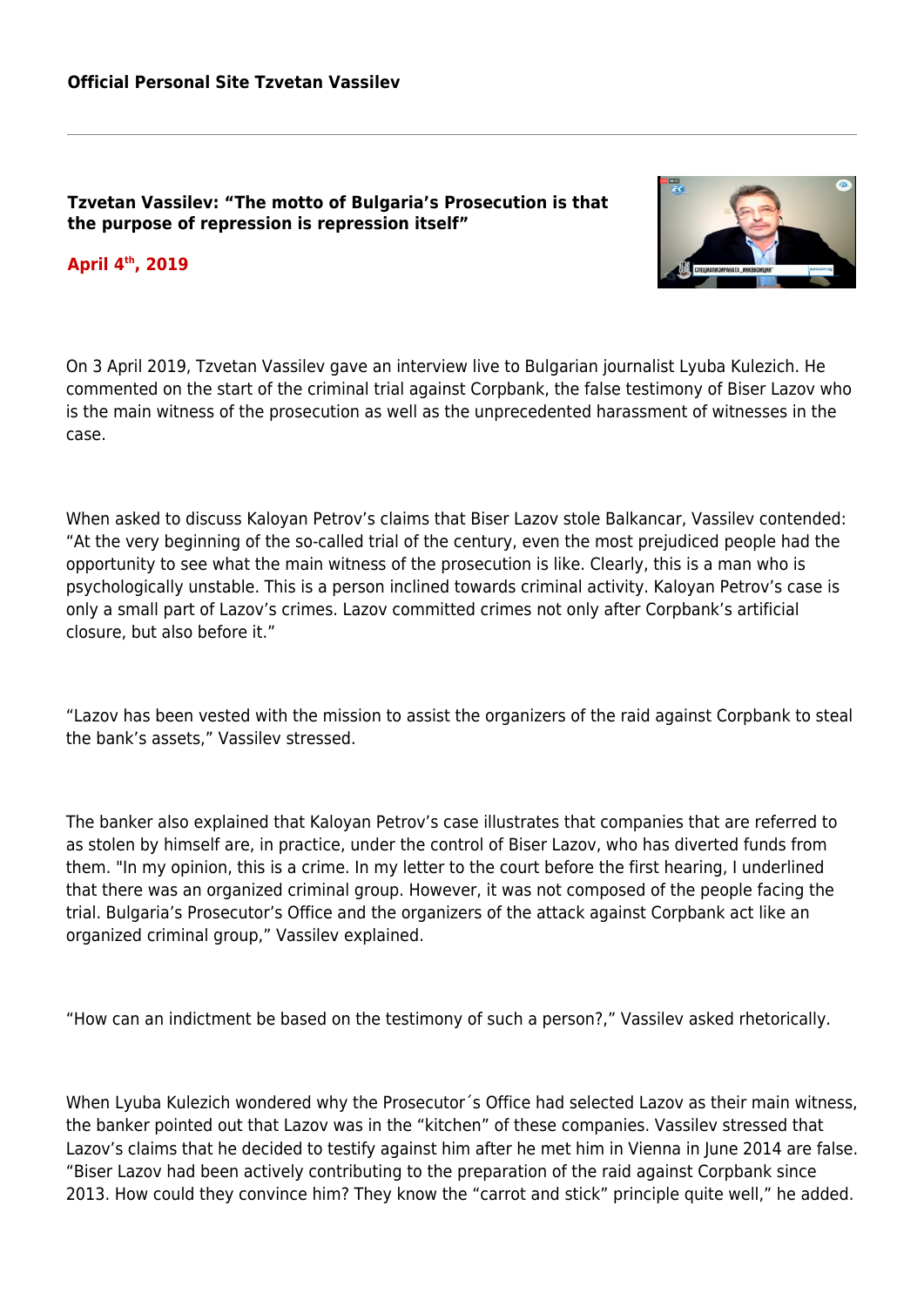Lyuba Kulezich was also astonished that solvent companies like Evrobuild suddenly stopped repaying their loans to Corpbank after the bank was forced to close. Vassilev emphasized that the witnesses against him are board members of these companies. "Biser Lazov permitted himself to even steal the building in which Corpbank's Headquarters were based. Many of the bank's assets have been diverted through a series of criminal cessions to third parties," the banker clarified.

"But where do these assets go? I doubt that Biser Lazov keeps them for himself!," Lyuba Kulezich wondered. In response, the banker commented: "In a presentation on Corpbank's case before the US State Department, Baker & McKenzie argued that Corpbank was a victim of a typical corporate raiding scenario commissioned by private individuals, facilitated with the misuse of repressive state authorities and an insider. The beneficiaries are traditionally those who commission the raid and the insider."

Regarding the scandalous arrests and detention of key witnesses in the Corpbank case, the banker explained: "Absurd accusations for crimes which were never committed. The authorities "prove" the accusations by providing falsified documents. A series of expert examinations showed these documents have been forged. The Prosecutor's Office does not seem to care. It acts as an organized criminal group together with Biser Lazov because it is a crime to raise charges against innocent people. Meanwhile, the Specialized Court does not seem to care either. It has little to do with an actual court and a lot to do with the shameful People's Court which was instituted when Bulgaria became a communist country. This is an extraordinary tribunal that serves the whims of the Prosecutor's Office. I personally agree with Tatyana Doncheva who argued that sooner or later judges and prosecutors involved in this abominable abuse will have to face trials themselves."

"And because Bulgaria's Deputy General Prosecutor Ivan Geshev is excited only by convictions ... I have no doubt that the sentence against me and my colleagues has already been written by the prosecution. I think that the court merely reads what the prosecution has written for it," Vassilev pointed out. However, he also explained that before they have a chance to read the sentences they have already drafted before the trial, they will face assessments of their own work.

The first major slap came from Interpol, which cancelled the notices issued against Tzvetan Vassilev's wife and daughter by the Bulgarian Prosecutor´s Office. Vassilev cited a sentence from the decision by Interpol's Commission for the Control of Files: "The Commission established that the documents provided by [Bulgaria] do not alleviate the important concerns of the Commission in the absence of any elements of possible criminal intent to a crime of money laundering of the Applicants which is a constitutive element of the infraction…Therefore the Commission finds that the data is not in compliance with Interpol's rules." "Had Bulgaria been a state governed by the rule of law, Bulgaria's General Prosecutor Tsatsarov and his Deputy Geshev would have resigned," added the banker.

Vassilev explained that the decision on his own Red Notice was delayed because the Bulgarian Prosecutor´s Office constantly sends new information to Interpol. "As there is no evidence of crime,